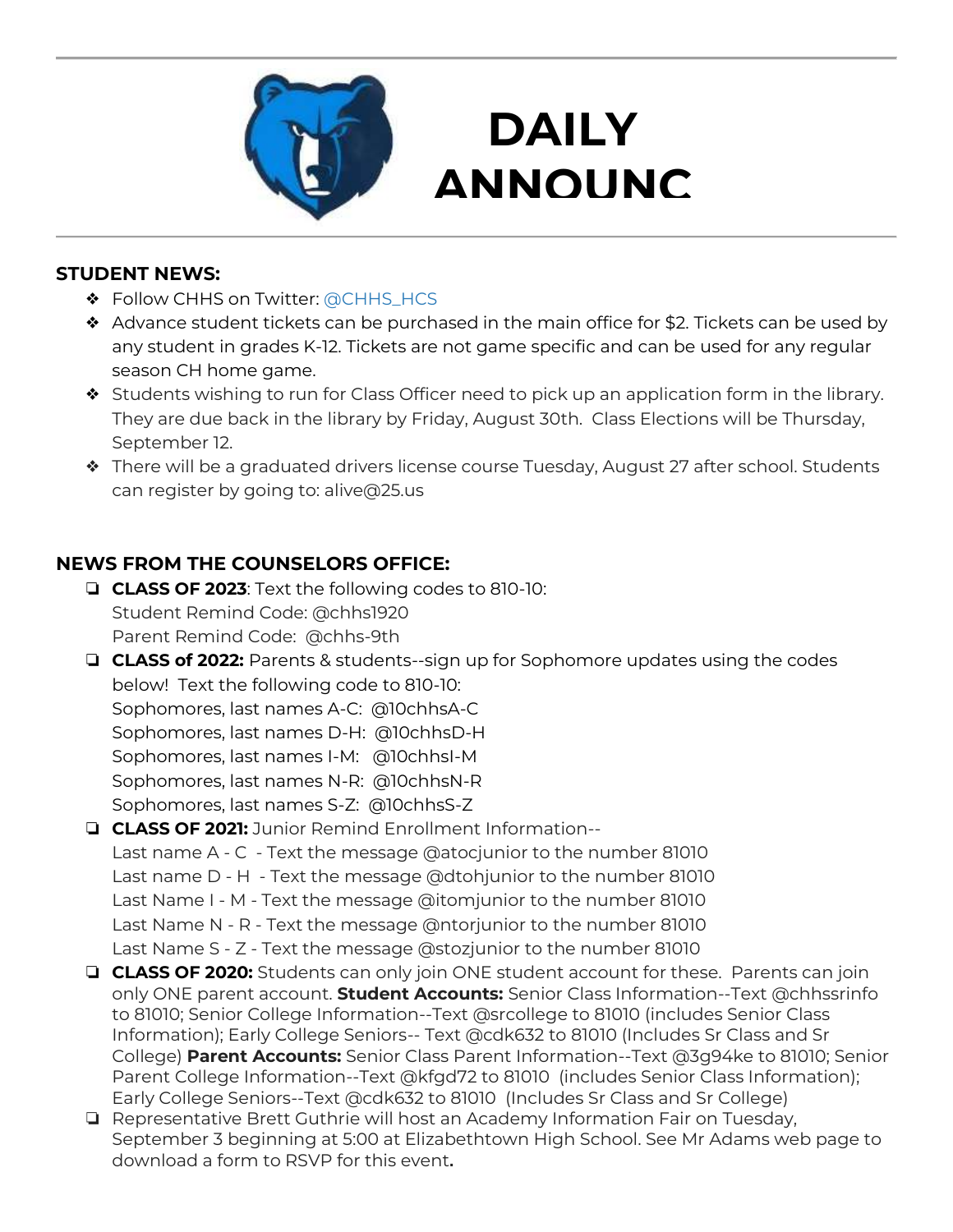

# **DAILY ANNOUNC**

**EMENTS AND STRUCK SERVICE** ❏ Night school begins tomorrow, August 27. It will be held on Tuesday and Thursday from 3:30-6:00 in labs 206 and 204. See your grade level counselor to sign up.

#### **UPCOMING EVENTS:**

- August 29: Tux retakes for Seniors
- August 30: Drape retakes for Seniors
- September 2: No School/Holiday
- October 7-11: No School/Fall Break
- October 14: No school for students. PLD for faculty & staff

### **CLUB NEWS:**

- → German Club will meet this Wednesday in room 311 during 1st half of PowerHour.
- → Any student wishing to join the Dance Team, see Ms. Galm in Room 133. The last day for auditions will be Thursday, August 29 @ 3:30.
- → Any student interested in joining the Technology Student Association Club--1st informational meeting will be Wednesday, August 28th, during the 1st half of PowerHour in Mr. Pike's room (147). If you have any questions stop by Mr. Pike's room.
- → Any student interested in joining the Spectrum Club should see Mrs. Heuer in Room 408.
- → Anyone interested in joining the Green Team, please see Mrs. Argueta in room 423 during Power Hour. The first meeting will Wednesday (8/28) until 4:15. Students must have a way home at 4:15.
- → Anyone interested in joining Y-Club needs to see Mrs. Meyer with their \$15 dues by August 30th. This will also be the date for our first club meeting.
- → Bruin Art Club: First meeting will be held August 28th during Power Hour, \$15 dues will be expected at that time.
- → Anyone interested in joining Pep Club needs to see Ms. Blair in room 136 with their \$10 dues by August 30th. Please do not come during class to join the club.
- → CHHS Young Democrats--students interested in politics and current affairs are invited to join the Young Dems! See Mr. Mudd in room 306 or Ms. Tabb in the guidance office for more information or to pay club dues, which are \$10 this year. The first meeting will be August 27 in Room 306 the 1st half of Power Hour.

#### **SPORTS NEWS:**

★ Follow us on Twitter for sports action! **[@](https://twitter.com/chhsbruinathl)**[chhsbruinathl](https://twitter.com/chhsbruinathl)